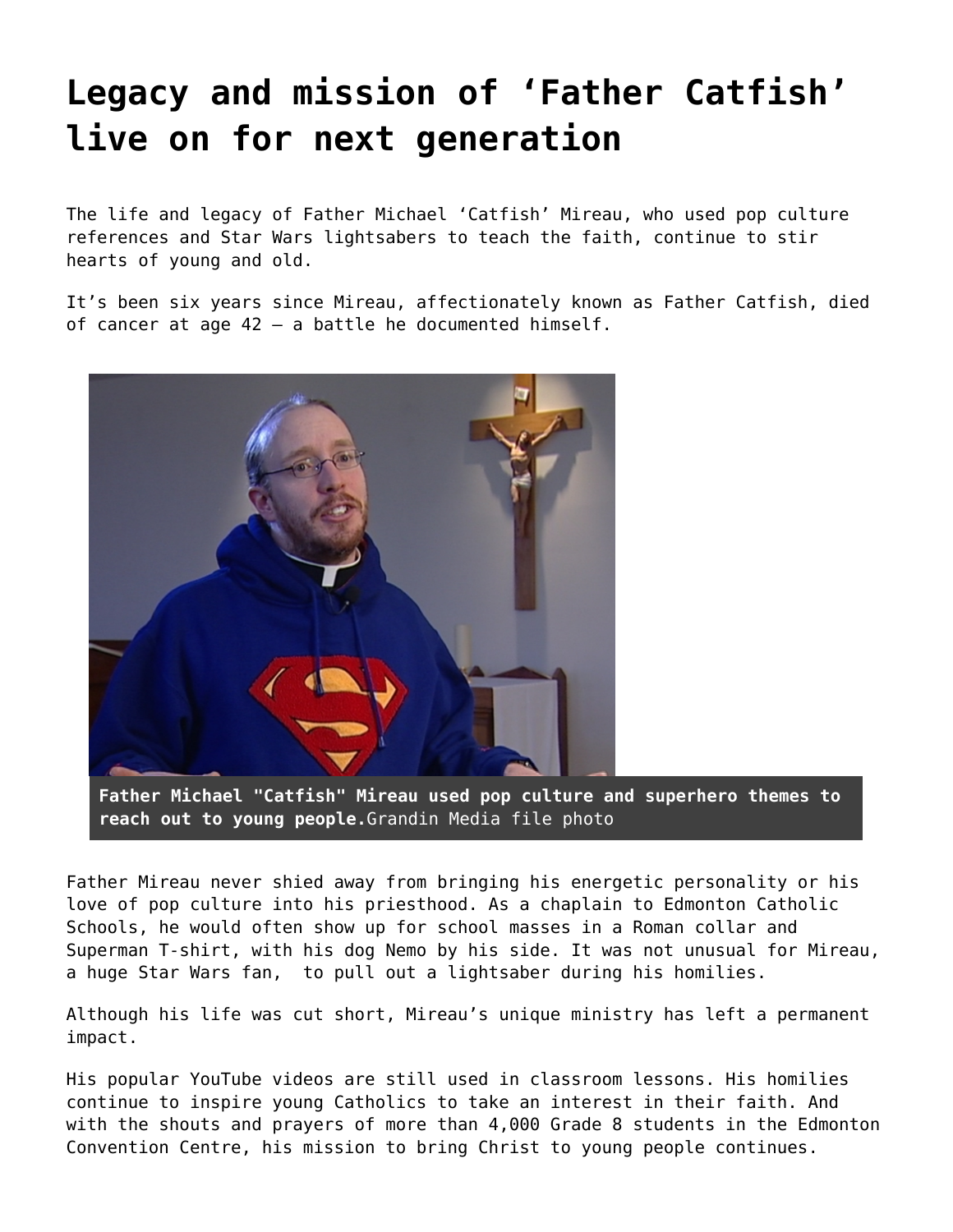The Father Michael 'Catfish' Mireau Youth Faith Day is held each year for staff and students from Edmonton, [Greater St. Albert](https://www.gsacrd.ab.ca/), [Elk Island](https://www.eics.ab.ca/) and [Evergreen](https://www.ecsrd.ca/) [Catholic](https://www.ecsrd.ca/) schools.



**Anica Martinez**

"The way he brought excitement and his personality into his homilies – I found it really inspiring," said Anica Martinez, a Grade 8 student at Father Michael Mireau School. While she never had the chance to meet Mireau, watching his homilies in class has forever changed her.

"Sometimes homilies are boring. But his actually inspired me to go to Church more. He's hilarious. He relates the faith to his life, even to his dog. He's not just talking about Jesus and God, it's also our everyday life and problems. So I related to that. It made me realize that learning about God is great.

"Honouring that is what makes this day so important."

The fifth annual Father Michael 'Catfish' Mireau Youth Faith Day was a celebration as loud and animated as Mireau was. As the Star Wars theme song blared through the convention centre, students raced down to the front stage, waving flags and carrying a cross.

Catholic speaker Steve Angrisano provided music and testimony, and the event culminated with Mass celebrated by Rev. Glen McDonald and Rev. Julian Bilyj, the Edmonton Catholic School Division's chaplains.

"Father Catfish always envisioned this day for our Grade 8 students," said Heather Kaup, a longtime friend of Mireau and principal at St. Francis Xavier High School in west Edmonton.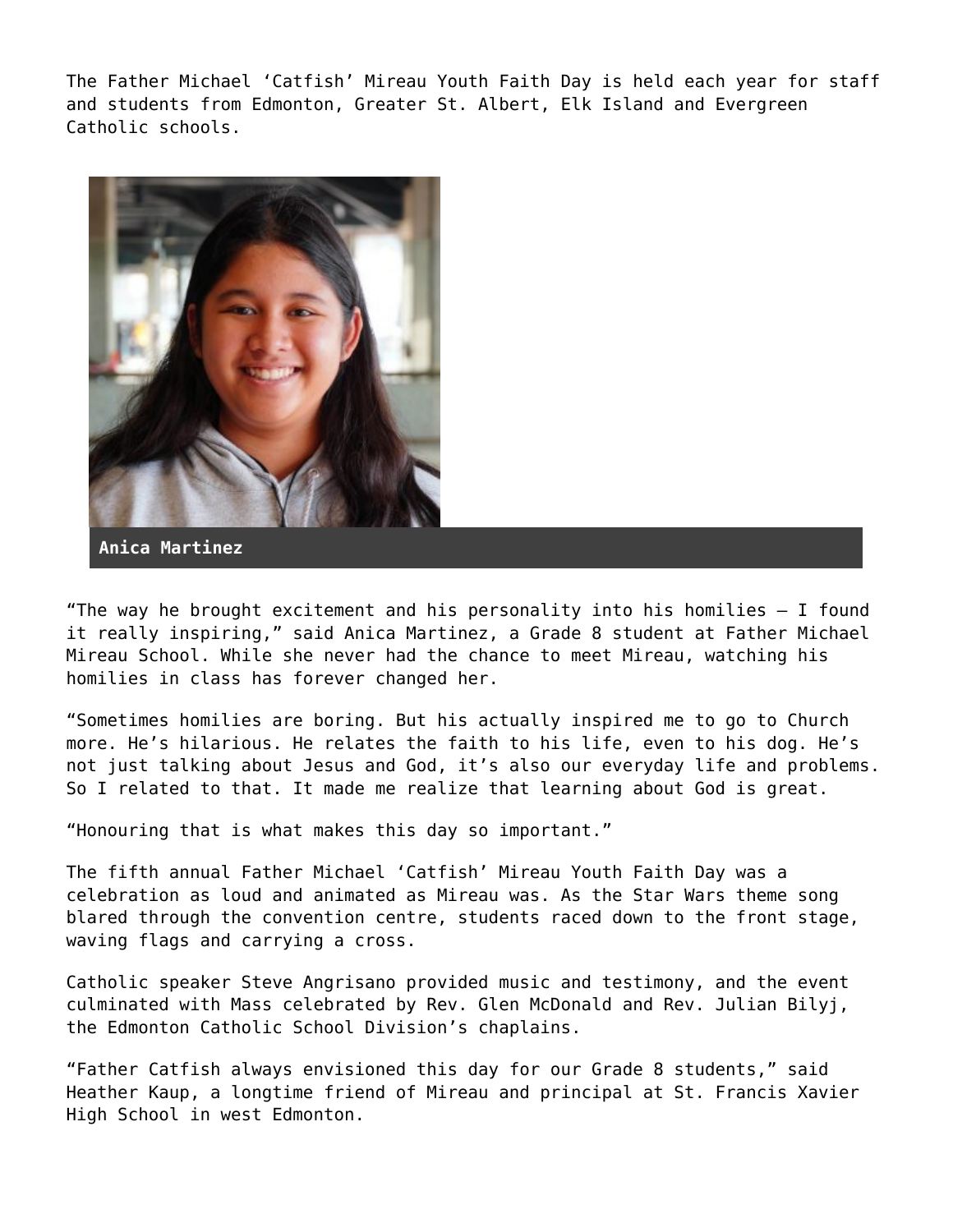

"It's an exposure to their faith that's different from a church or a classroom. You're in this convention centre with so many people and so much energy – all in the name of evangelizing for Christ. (Father Catfish's) biggest call was to remind everyone that God is love, and he asked us to impart that love to each other. This event really shows that."

Much like the event's dances and performances, Father Mireau always imparted the faith in a larger-than-life style. The light side of the Star Wars "force" became a metaphor for God or the power of the Holy Spirit. Through superheroes, Mireau saw Christ in everything. He let his personality shine through his priesthood, and that's what continues to inspire students today.

"He really connected with the kids because he honoured who he was. He showed that it's OK to be yourself, to not fit into a mould," said Kaup. "He was quirky and out there; he didn't do things by the book. As a teacher, he taught me that it's OK to be loud, make a joke, and meet kids where they're at, because that's where our work has the most meaning."

 $\pmb{\times}$ **Students turn on their smartphones lights during songs of worship.**Lincoln Ho, Grandin Media

It's a source of pride for Martinez to attend [Father Michael Mireau School,](https://www.ecsd.net/schools/1968/Pages/default.aspx) the elementary and junior high school named in his honour. Mireau is also memorialized with an Edmonton Catholic School Foundation endowment fund and is buried at [Camp Encounter](http://www.campencounter.com/), the archdiocesan summer camp on Lac La Nonne where Mireau ministered most summers. It was at Camp Encounter that Mireau earned his Father Catfish nickname, based on his childhood hobby of drawing cartoon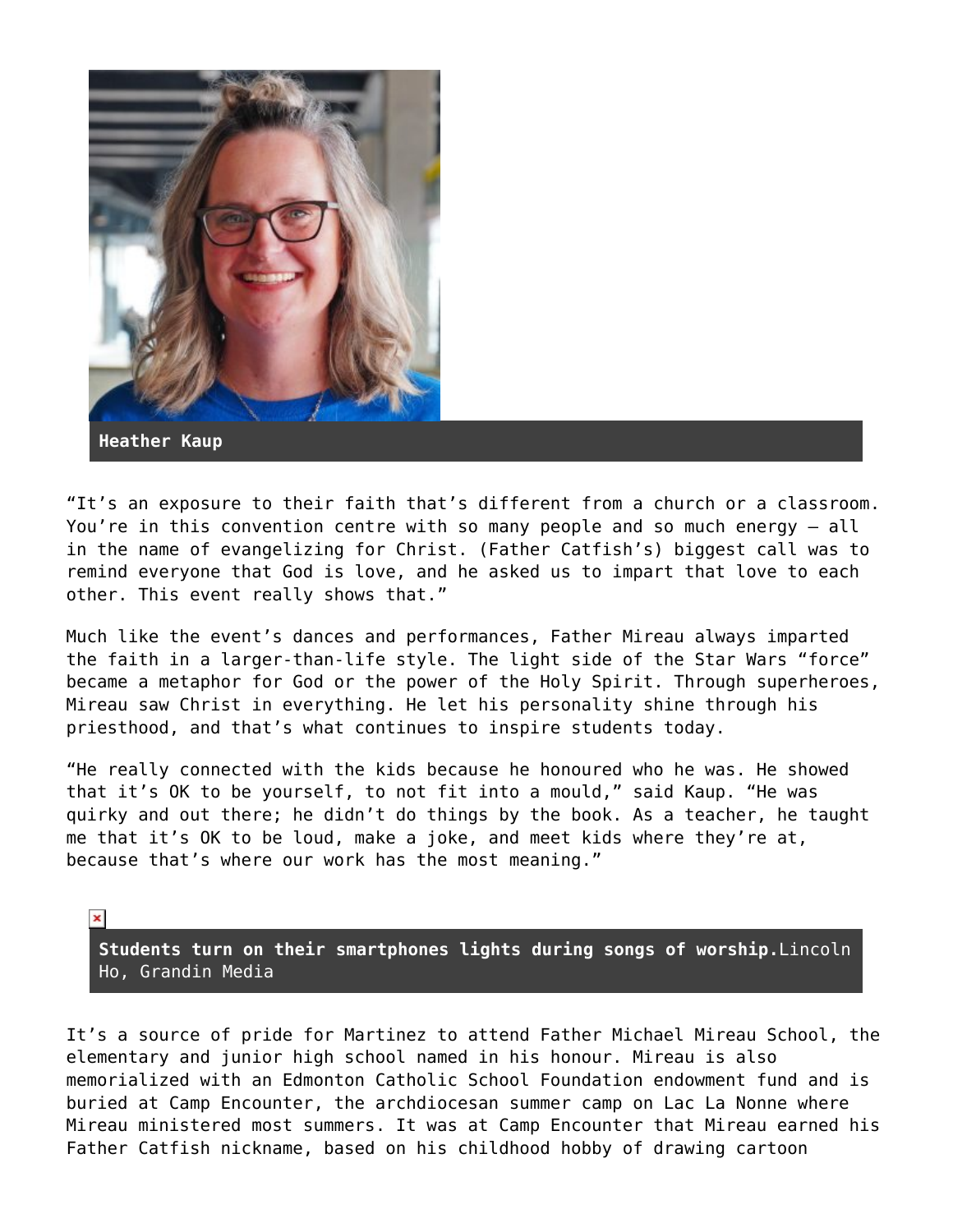catfish.

"Every day I am happy, because I go to a school where a single man made a difference in the world because he loved God," Martinez said. "He made that his goal — to make God be out there. To me, it's an accomplishment just to be a part of that."



**at age 42.**Grandin Media file photo

Mireau did not live to see the Faith Day come to fruition, though he often talked about the need to bring students together and experience their faith in an energetic and communal way. It's that message that Edmonton Catholic Schools has worked to implement since his passing.

"It sets the tone for a pivotal time in the life of our students," said Susanna Kaup, a religious education consultant with the school division. "Mireau saw Grade 8 as an in-between time for students. It's an age where they are starting to come into their own, and discerning where they want to go in their life. This day really shows them that God is there for them. They have gifts and talents, and through God's message of loving one another they can use those gifts and talents.